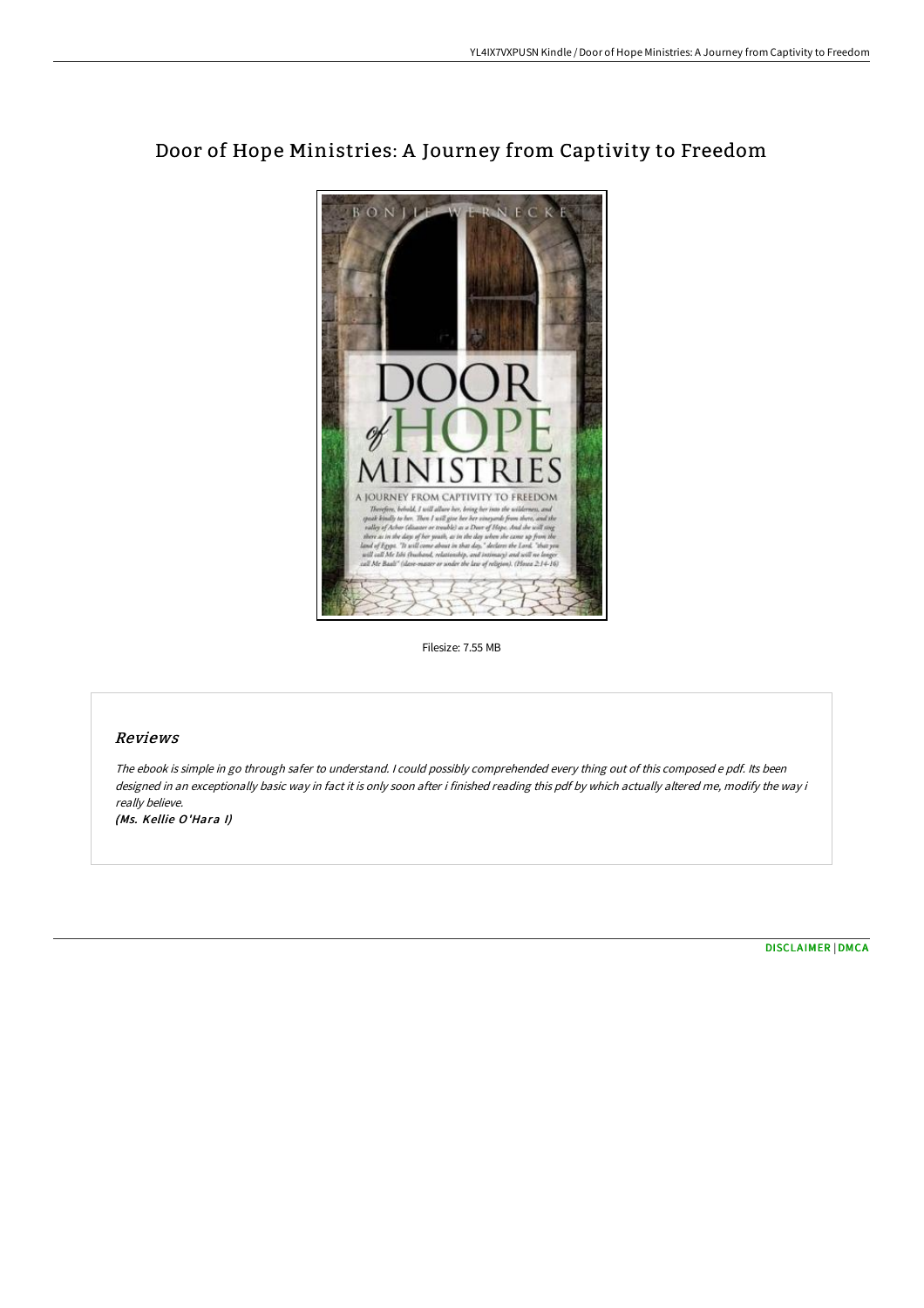## DOOR OF HOPE MINISTRIES: A JOURNEY FROM CAPTIVITY TO FREEDOM



Xulon Press, United States, 2015. Paperback. Book Condition: New. 229 x 152 mm. Language: English . Brand New Book \*\*\*\*\* Print on Demand \*\*\*\*\*.The course is designed for anyone who has experienced pain due to divorce, abortion, addiction, death and other losses; or whatever wound that hasn t been healed. She teaches people how to connect in intimacy, rather than through performance and working for approval; and how to change their position from being an orphan to being an heir in THE KINGDOM of GOD.If you are interested in teaching your own class, please contact us and we will assist you in getting all the right materials. Visit our website- - to find information on: Bonjie s speaking engagements; or, how to invite Bonjie to your church to start a Door of Hope Mentoring Class or for ministry services, please contact Bonjie personally at: Bonjie Wernecke has been in ministry for 33 years. In 2004, she graduated with a Bachelor Degree from Calvary Theological Seminary that is based in Lake Charles, Louisiana. She is an ordained minister, teacher, evangelist and elder. She has served as the speaker for women s meetings, revivals, retreats, conferences, prisons, school campuses, and rehabilitation hospitals as well as giving herself to the homeless. She has been interviewed on Houston s local Daystar Broadcasting Network and on KSBJ Radio.God transformed Bonjie s life in 1982 where she was emotionally wounded by things that happened in her life, and was very shame-based that she became suicidal; but God sent a powerful intercessor who was to become a spiritual mother that led her into recovery and a deep relationship with the Lord. God has propelled her into a miraculous journey only led by Him. You will see the difference in her picture of beforeand after. God began to...

 $\begin{tabular}{|c|c|} \hline \quad \quad & \quad \quad & \quad \quad \\ \hline \end{tabular}$ Read Door of Hope [Ministries:](http://albedo.media/door-of-hope-ministries-a-journey-from-captivity.html) A Journey from Captivity to Freedom Online  $\blacksquare$ Download PDF Door of Hope [Ministries:](http://albedo.media/door-of-hope-ministries-a-journey-from-captivity.html) A Journey from Captivity to Freedom